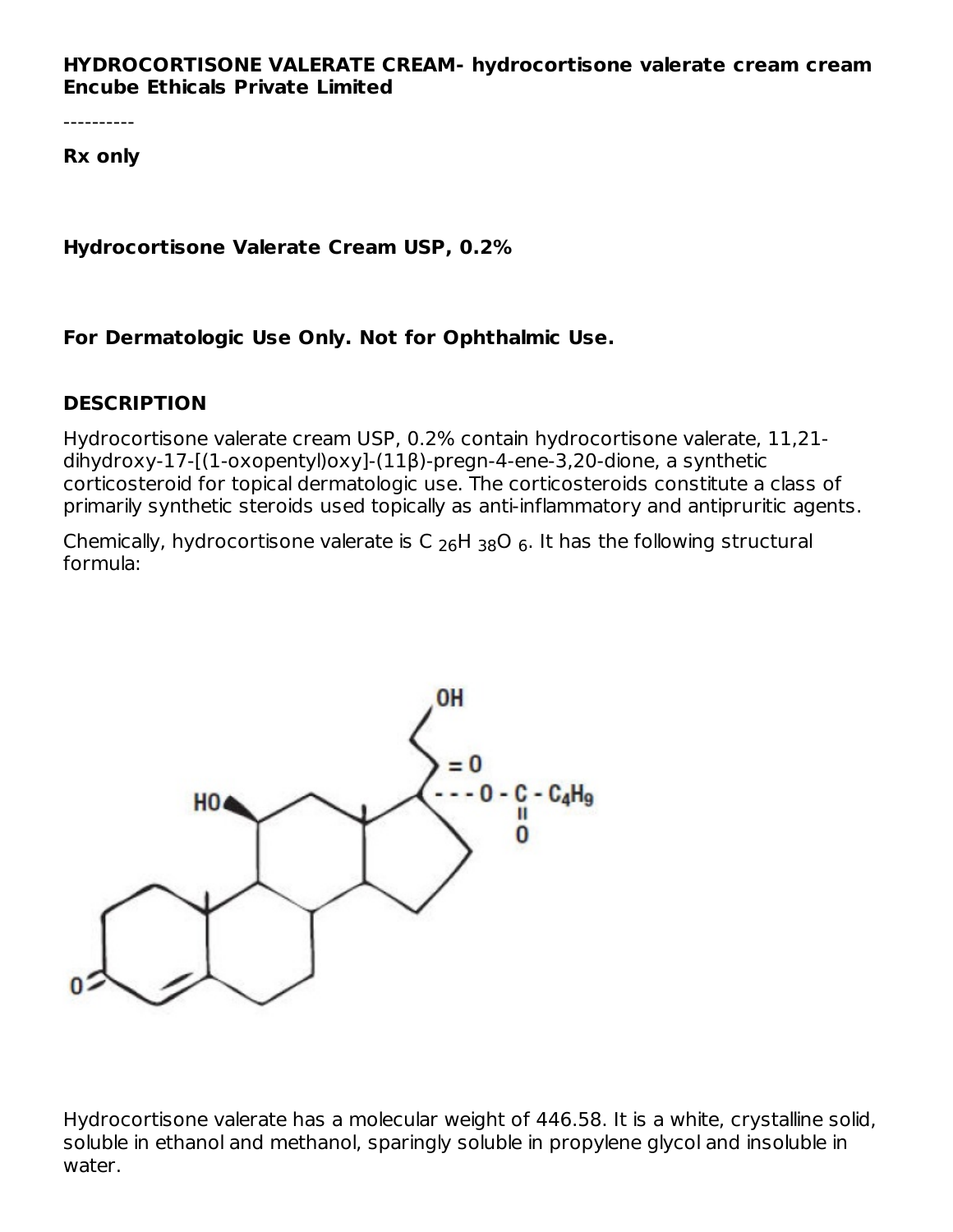Each gram of hydrocortisone valerate cream USP, 0.2% contains 2 mg hydrocortisone valerate in a hydrophilic base composed of carbomer homopolymer type C, dibasic sodium phosphate, methylparaben, sodium lauryl sulfate, polyoxyl 2 stearyl ether, polyoxyethylene (100) stearyl ether, stearyl alcohol, white petrolatum, propylene glycol and purified water.

## **CLINICAL PHARMACOLOGY**

Like other topical corticosteroids, hydrocortisone valerate has anti-inflammatory, antipruritic and vasoconstrictive properties. The mechanism of the anti-inflammatory activity of the topical steroids, in general, is unclear. However, corticosteroids are thought to act by the induction of phospholipase A  $_2$  inhibitory proteins, collectively called lipocortins. It is postulated that these proteins control the biosynthesis of potent mediators of inflammation such as prostaglandins and leukotrienes by inhibiting the release of their common precursor arachidonic acid. Arachidonic acid is released from membrane phospholipids by phospholipase A  $_{2}.$ 

#### **Pharmacokinetics**

The extent of percutaneous absorption of topical corticosteroids is determined by many factors including the vehicle and the integrity of the epidermal barrier. Occlusive dressings with hydrocortisone for up to 24 hours have not been demonstrated to increase penetration; however, occlusion of hydrocortisone for 96 hours markedly enhances penetration. Topical corticosteroids can be absorbed from normal intact skin. Inflammation and/or other disease processes in the skin may increase percutaneous absorption.

Studies performed with hydrocortisone valerate cream USP, 0.2% indicate that it is in the medium range of potency as compared with other topical corticosteroids.

## **INDICATIONS & USAGE**

Hydrocortisone valerate cream USP, 0.2% is medium potency corticosteroids indicated for the relief of the inflammatory and pruritic manifestations of corticosteroid responsive dermatoses in adult patients.

## **CONTRAINDICATIONS**

Hydrocortisone valerate cream USP, 0.2% is contraindicated in those patients with a history of hypersensitivity to any of the components of the preparations.

## **PRECAUTIONS**

## **General**

Systemic absorption of topical corticosteroids can produce reversible hypothalamicpituitary-adrenal (HPA) axis suppression with the potential for glucocorticosteroid insufficiency after withdrawal of treatment. Manifestations of Cushing's syndrome, hyperglycemia, and glucosuria can also be produced in some patients by systemic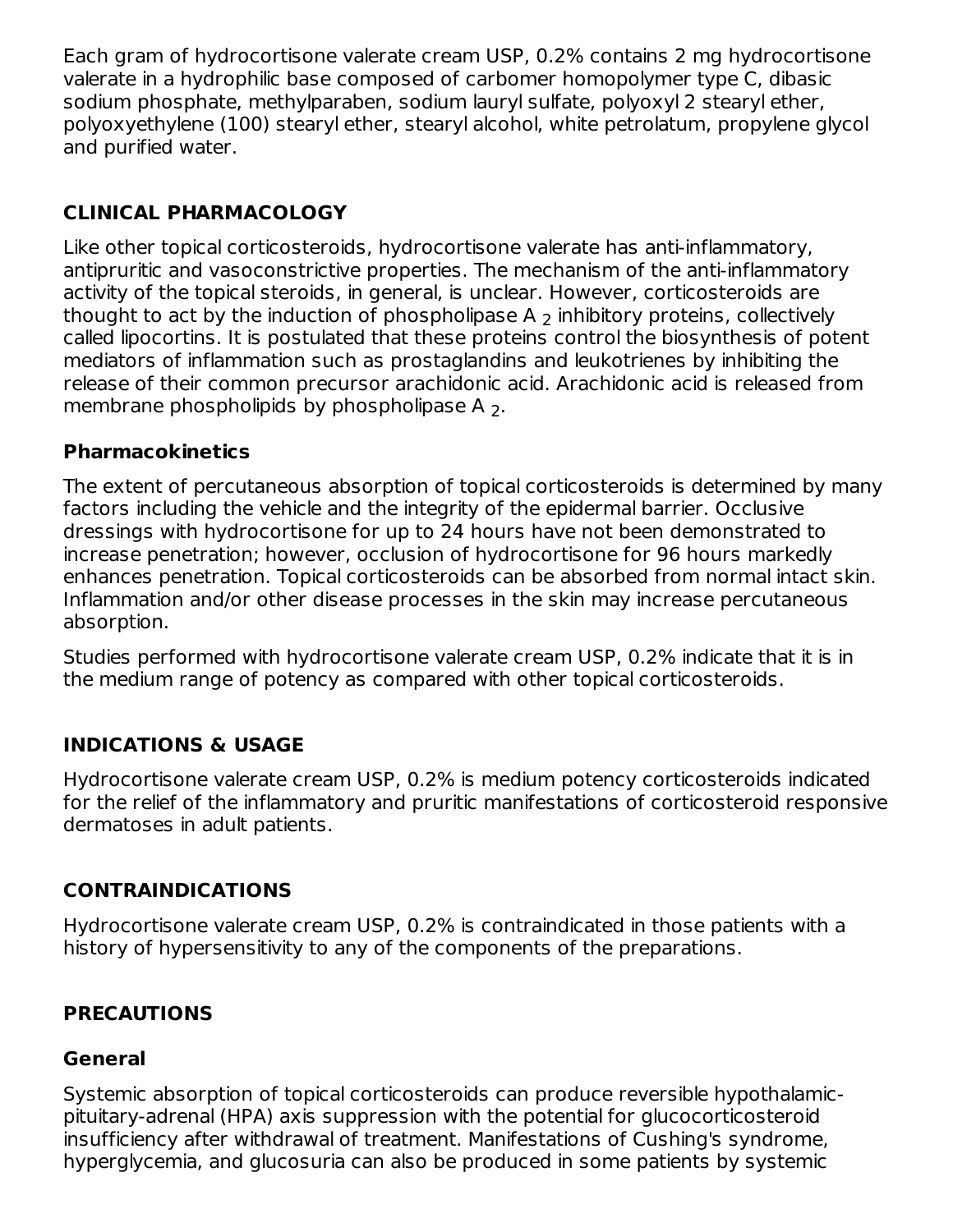absorption of topical corticosteroids while on treatment.

Patients applying a topical steroid to a large surface area or to areas under occlusion should be evaluated periodically for evidence of HPA axis suppression. This may be done by using the ACTH stimulation, A.M. plasma cortisol, and urinary free cortisol tests.

Hydrocortisone valerate cream USP, 0.2% have produced mild, reversible adrenal suppression in adult patients when used under occlusion for 5 days, 15 grams twice a day over 25 to 60% body surface area or when used three times a day over 20 to 30% body surface area to treat psoriasis for 3-4 weeks. If HPA axis suppression is noted, an attempt should be made to withdraw the drug, to reduce the frequency of application, or to substitute a less potent corticosteroid. Recovery of HPA axis function is generally prompt upon discontinuation of topical corticosteroids. Infrequently, signs and symptoms of glucocorticosteroid insufficiency may occur, requiring supplemental systemic corticosteroids. For information on systemic supplementation, see prescribing information for these products.

Pediatric patients may be more susceptible to systemic toxicity from equivalent doses due to their larger skin surface to body mass ratios. (See PRECAUTIONS -- Pediatric Use).

If irritation develops, hydrocortisone valerate cream USP, 0.2% should be discontinued and appropriate therapy instituted. Allergic contact dermatitis with corticosteroids is usually diagnosed by observing a failure to heal rather than noting a clinical exacerbation, as with most topical products not containing corticosteroids. Such an observation should be corroborated with appropriate diagnostic patch testing.

If concomitant skin infections are present or develop, an appropriate antifungal or antibacterial agent should be used. If a favorable response does not occur promptly, use of hydrocortisone valerate cream USP, 0.2% should be discontinued until the infection has been adequately controlled.

## **Information for Patients**

Patients using topical corticosteroids should receive the following information and instructions:

- 1. This medication is to be used as directed by the physician. It is for external use only. Avoid contact with the eyes.
- 2. This medication should not be used for any disorder other than that for which it was prescribed.
- 3. The treated skin area should not be bandaged, otherwise covered or wrapped, so as to be occlusive unless directed by the physician.
- 4. Patients should report to their physician any signs of local adverse reactions.
- 5. Hydrocortisone valerate cream USP, 0.2% should not be applied in the diaper areas as diapers or plastic pants may constitute occlusive dressings. (See DOSAGE AND ADMINISTRATION .)
- 6. This medication should not be used on the face, underarms, or groin areas unless directed by the physician.
- 7. As with other corticosteroids, therapy should be discontinued when control is achieved. If no improvement is seen within 2 weeks, contact the physician.

As with other corticosteroids, therapy should be discontinued when control is achieved. If no improvement is seen within 2 weeks, contact the physician.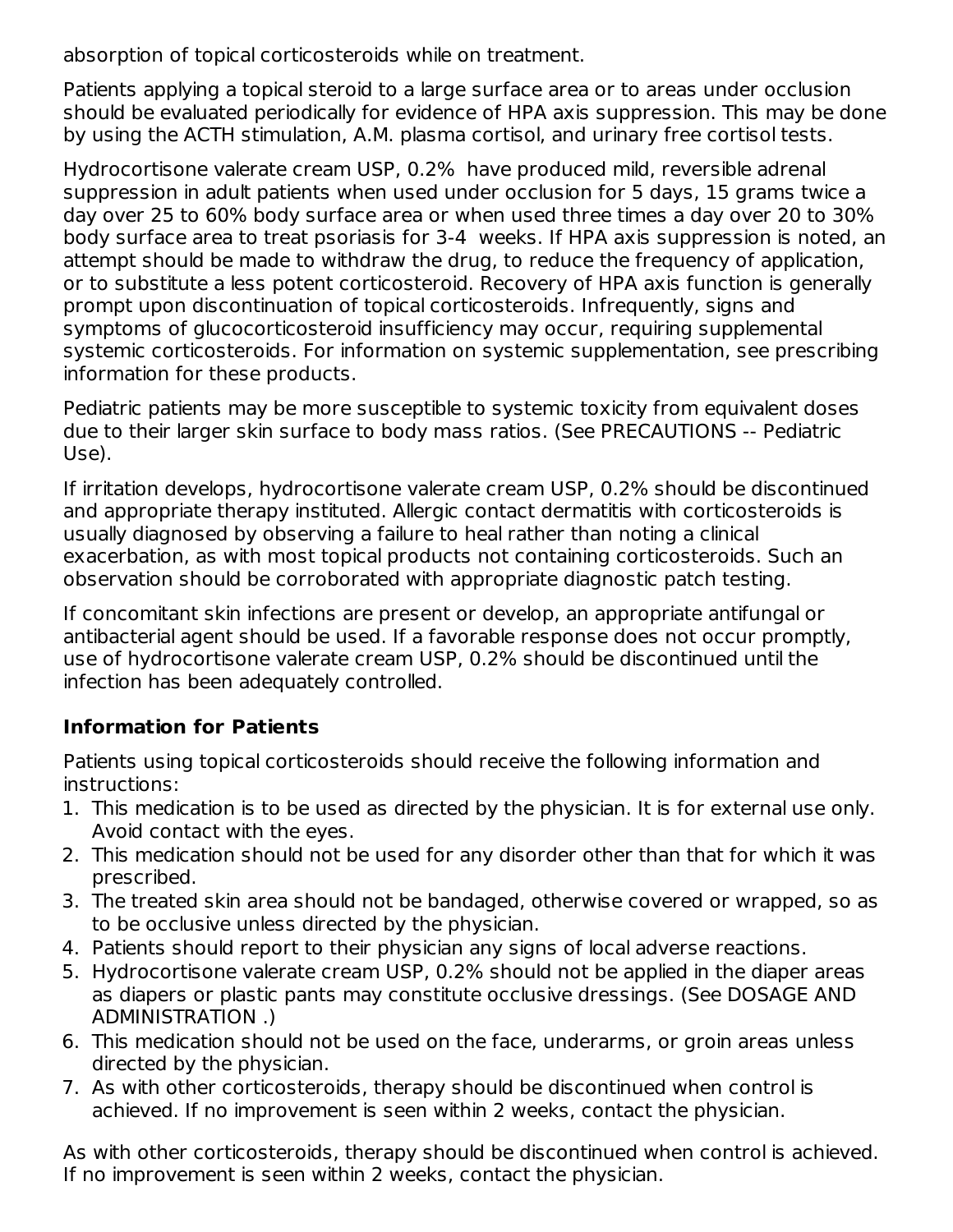#### **Laboratory Tests**

The following tests may be helpful in evaluating patients for HPA axis suppression:

ACTH stimulation test A.M plasma cortisol test Urinary free cortisol test

#### **Carcinogenesis, Mutagenesis, Impairment of Fertility**

Long-term animal studies have not been performed to evaluate the carcinogenic potential of hydrocortisone valerate.

Hydrocortisone valerate cream USP, 0.2% was shown to be non-mutagenic in the Ames-Salmonella/Microsome Plate Test. There are no studies which assess the effects of hydrocortisone valerate on fertility and general reproductive performance.

#### **Pregnancy**

Teratogenic Effects

#### Pregnancy Category C

Corticosteroids have been shown to be teratogenic in laboratory animals when administered systemically at relatively low dosage levels. Some corticosteroids have been shown to be teratogenic after dermal application in laboratory animals.

Dermal embryofetal developmental studies were conducted in rabbits and rats with hydrocortisone valerate cream, 0.2%. Hydrocortisone valerate cream, 0.2%, was administered topically for 4 hours/day, rather than the preferred 24 hours/day, during the period of organogenesis in rats (gestational days 5-16) and rabbits (gestational days 6-19). Topical doses of hydrocortisone valerate up to 9 mg/kg/day (54 mg/m2/day) were administered to rats and 5 mg/kg/day (60 mg/m2/day) were administered to rabbits. In the absence of maternal toxicity, a significant increase in delayed skeletal ossification in foetuses was noted at 9 mg/kg/day [2.5× the Maximum Recommen ded Human Dose (MRHD) based on body surface area (BSA) comparisons] in the rat study. No malformations in the fetuses were noted at 9 mg/kg/day (2.5× MRHD based on BSA comparisons) in the rat study. Indicators of embryofetal toxicity, significant decrease in fetal weight at 2 mg/kg/day (1× MRHD based on BSA) and a significant increase in postimplantation loss and embryo resorption at 5 mg/kg (3× MRHD based on BSA), were noted in the rabbit study. A significant increase in delayed skeletal ossification in fetuses was noted at 5 mg/kg/day (3× the MRHD based on BSA comparisons) in the rabbit study.Increased numbers of fetal malformations (e.g., cleft palate, omphalocele and clubbed feet) were noted at 5 mg/kg/day (3× MRHD based on BSA comparisons) in the rabbit study.

There are no adequate and well-controlled studies in pregnant women. Hydrocortisone valerate cream USP, 0.2% should be used during pregnancy only if the potential benefit justifies the potential risk to the fetus.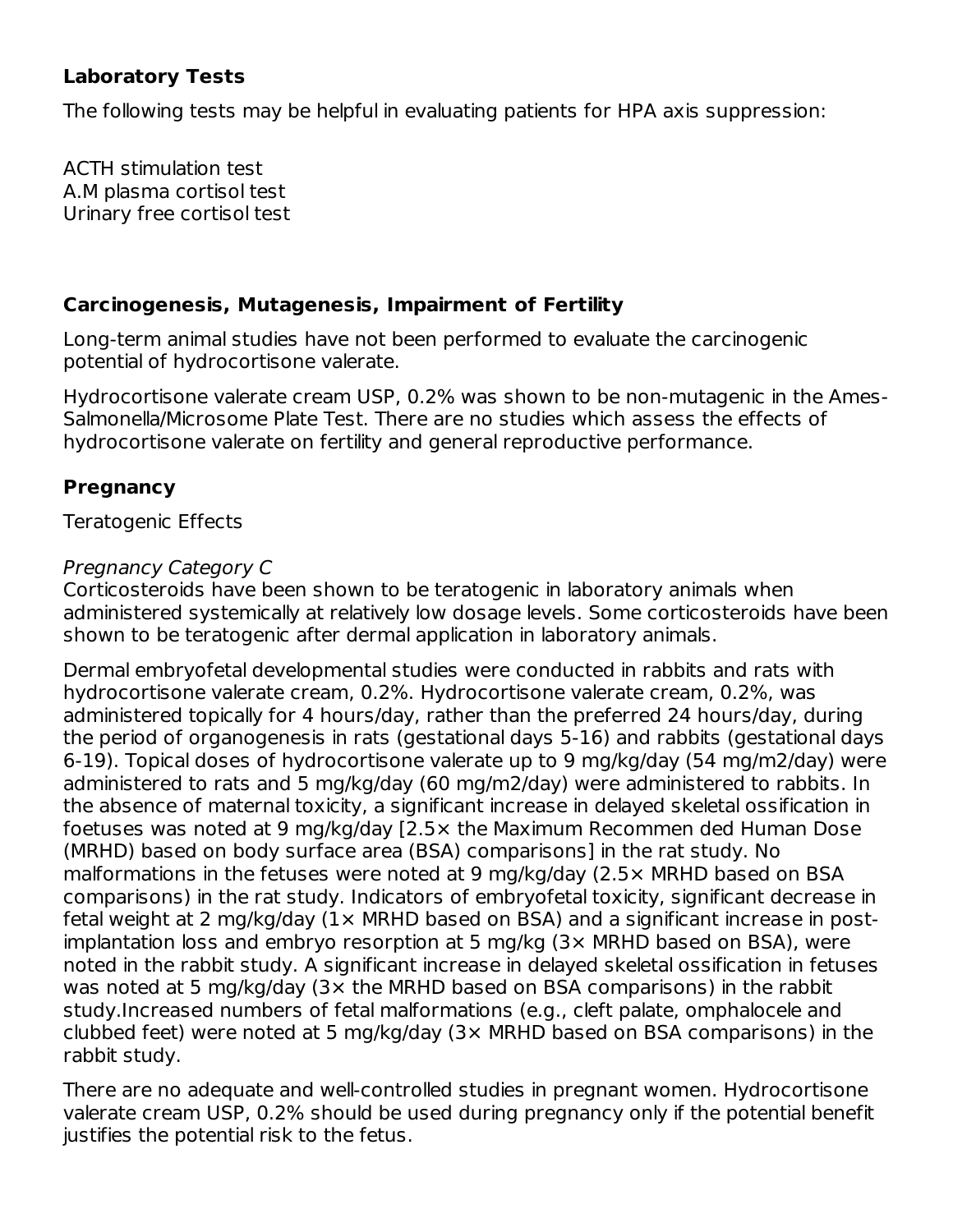## **Nursing Mothers**

Systemically administered corticosteroids appear in human milk and could suppress growth, interfere with endogenous corticosteroid production, or cause other untoward effects. It is not known whether topical administration of corticosteroids could result in sufficient systemic absorption to produce detectable quantities in human milk. Because many drugs are excreted in human milk, caution should be exercised when hydrocortisone valerate cream USP, 0.2% is administered to a nursing woman.

## **Pediatric Use**

Safety of this product in pediatric patients has not been established. There is no data on adrenal suppression and/or growth suppression.

Because of a higher ratio of skin surface area to body mass, pediatric patients are at a greater risk than adults of HPA axis suppression and Cushing's syndrome when they are treated with topical corticosteroids. They are therefore also at a greater risk of adrenal insufficiency during and/or after withdrawal of treatment. Adverse effects including striae have been reported with inappropriate use of topical corticosteroids in infants and children. (See PRECAUTIONS)

HPA axis suppression, Cushing's syndrome, linear growth retardation, delayed weight gain, and intracranial hypertension have been reported in children receiving topical corticosteroids.

Manifestations of adrenal suppression in children include low plasma cortisol levels, and an absence of response to ACTH stimulation. Manifestations of intracranial hypertension include bulging fontanelles, headaches, and bilateral papilledema.

## **Geriatric Use**

Clinical studies of hydrocortisone valerate cream USP, 0.2% did not include sufficient numbers of subjects aged 65 and over to determine whether they respond differently from younger subjects. Other reported clinical experience has not identified differences in responses between the elderly and younger patients.

# **ADVERSE REACTIONS**

## **Hydrocortisone Valerate Cream USP, 0.2%**

The following local adverse reactions have been reported with topical corticosteroids, and they may occur more frequently with the use of occlusive dressings. These reactions are listed in an approximate decreasing order of occurrence: burning, itching, irritation, dryness, folliculitis, hypertrichosis, acneiform eruptions, hypopigmentation, perioral dermatitis, allergic contact dermatitis, maceration of the skin, secondary infection, skin atrophy, striae, and miliaria.

In controlled clinical studies involving pediatric patients one month to 2 years of age (n=29), the incidence of adverse experiences, regardless of relationship to the use of hydrocortisone valerate cream USP, 0.2%, was approximately 21%. Reported reactions included stinging (10%), eczema (7%), fungal infection (3%), and gastrointestinal disorder (3%).

In controlled clinical studies involving pediatric patients 2 to 12 years of age (n=153), the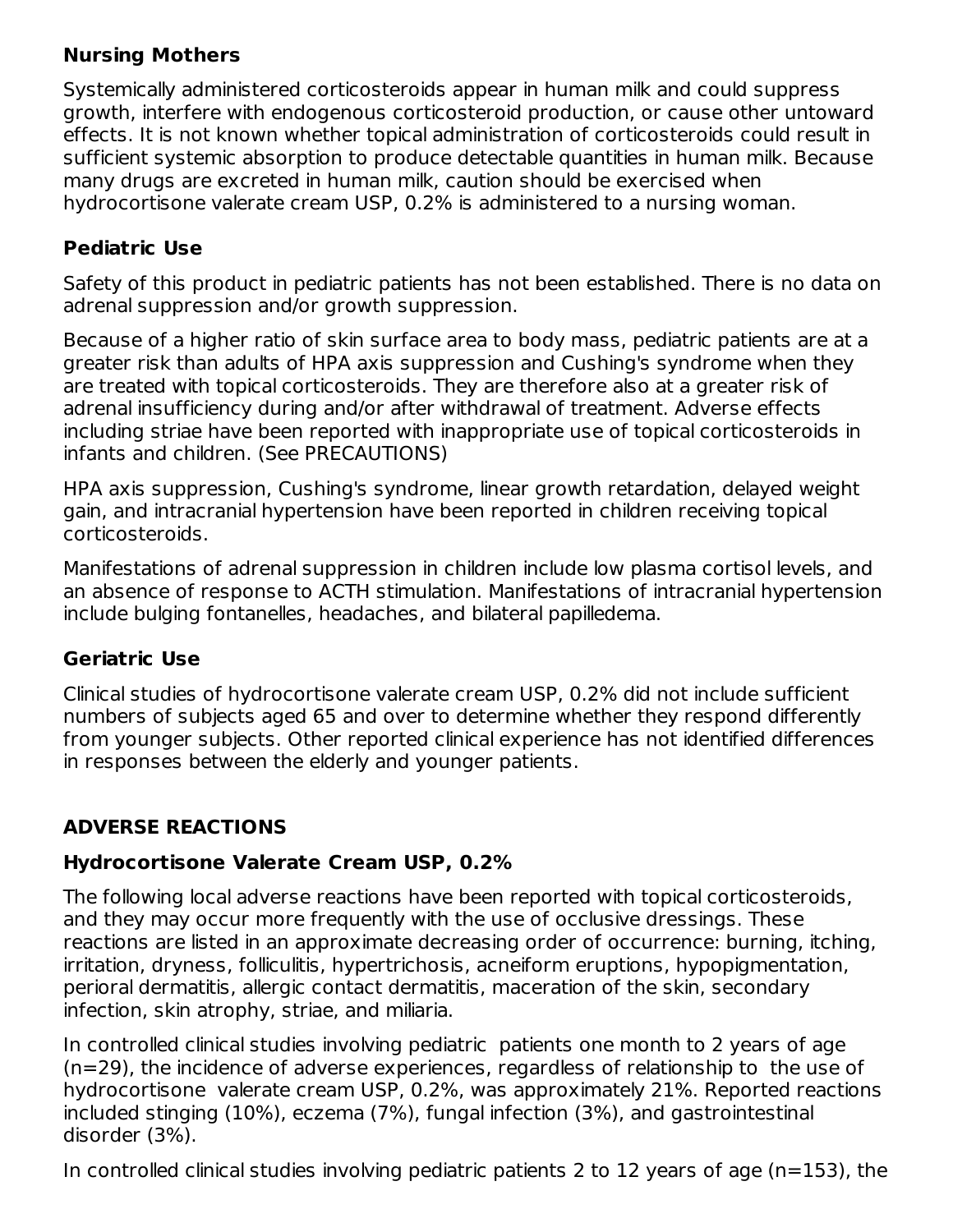incidence of adverse experiences, regardless of relationship to the use of hydrocortisone valerate cream USP, 0.2%, was approximately 10%. Reported reactions included stinging (3%), burning skin (2%), infection (Body as a Whole) (2%). Skin irritation, eczema, pruritus, application site reaction, rash, rash maculopapular, and dry skin were all reported at incidences of approximately 1%.

## **OVERDOSAGE**

Topically applied hydrocortisone valerate cream USP, 0.2% can be absorbed in sufficient amounts to produce systemic effects (see PRECAUTIONS).

#### **DOSAGE & ADMINISTRATION**

Hydrocortisone valerate cream USP, 0.2% should be applied to the affected area as a thin film two or three times daily depending on the severity of the condition.

As with other corticosteroids, therapy should be discontinued when control is achieved. If no improvement is seen within 2 weeks, reassessment of the diagnosis may be necessary.

Hydrocortisone valerate cream USP, 0.2% should not be used with occlusive dressings unless directed by a physician. Hydrocortisone valerate cream USP, 0.2% should not be applied in the diaper area if the patient requires diapers or plastic pants as these garments may constitute occlusive dressing.

#### **HOW SUPPLIED**

Hydrocortisone valerate cream USP, 0.2%, is supplied in 15 g (NDC 21922-007-04), 45g (NDC 21922-007-06), 60 g (NDC 21922-007-07) tube sizes.

**STORAGE** 

## **Store at 20° – 25°C (68° – 77°F) [see USP Controlled Room Temperature].**

Mfg. Lic. No. 361

Encube Ethicals Private Limited,

Plot No. C1, Madkaim Ind. Estate,

Madkaim, Post Mardol,

Ponda, Goa-403 404, India.

Rev: 02 May 2022

## **PACKAGE LABEL.PRINCIPAL DISPLAY PANEL**

PRINCIPAL DISPLAY PANEL - **15 g Tube Carton NDC 21922-007-04 15 g Hydrocortisone Valerate**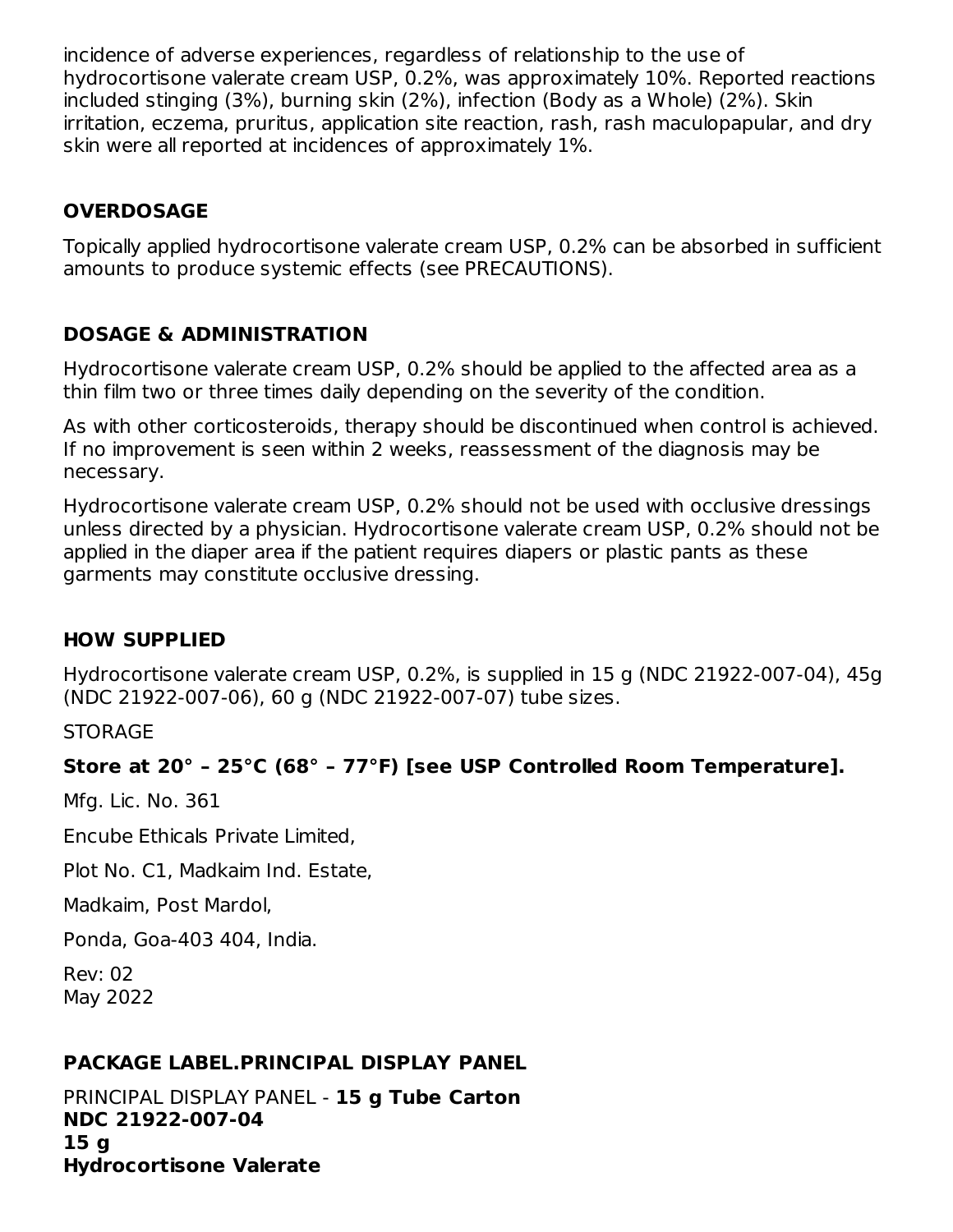#### **Cream USP, 0.2%**

FOR EXTERNAL USE ONLY. NOT FOR OPHTHALMIC USE.

#### **Rx only**

**Keep this and all medications out of the reach of children. Encube**



PRINCIPAL DISPLAY PANEL - 4 **5 g Tube Carton NDC 21922-007-06 45 g Hydrocortisone Valerate Cream USP, 0.2%** FOR DERMATOLOGIC USE ONLY. NOT FOR OPHTHALMIC USE. **Rx only Keep this and all medications out of the reach of children. Encube**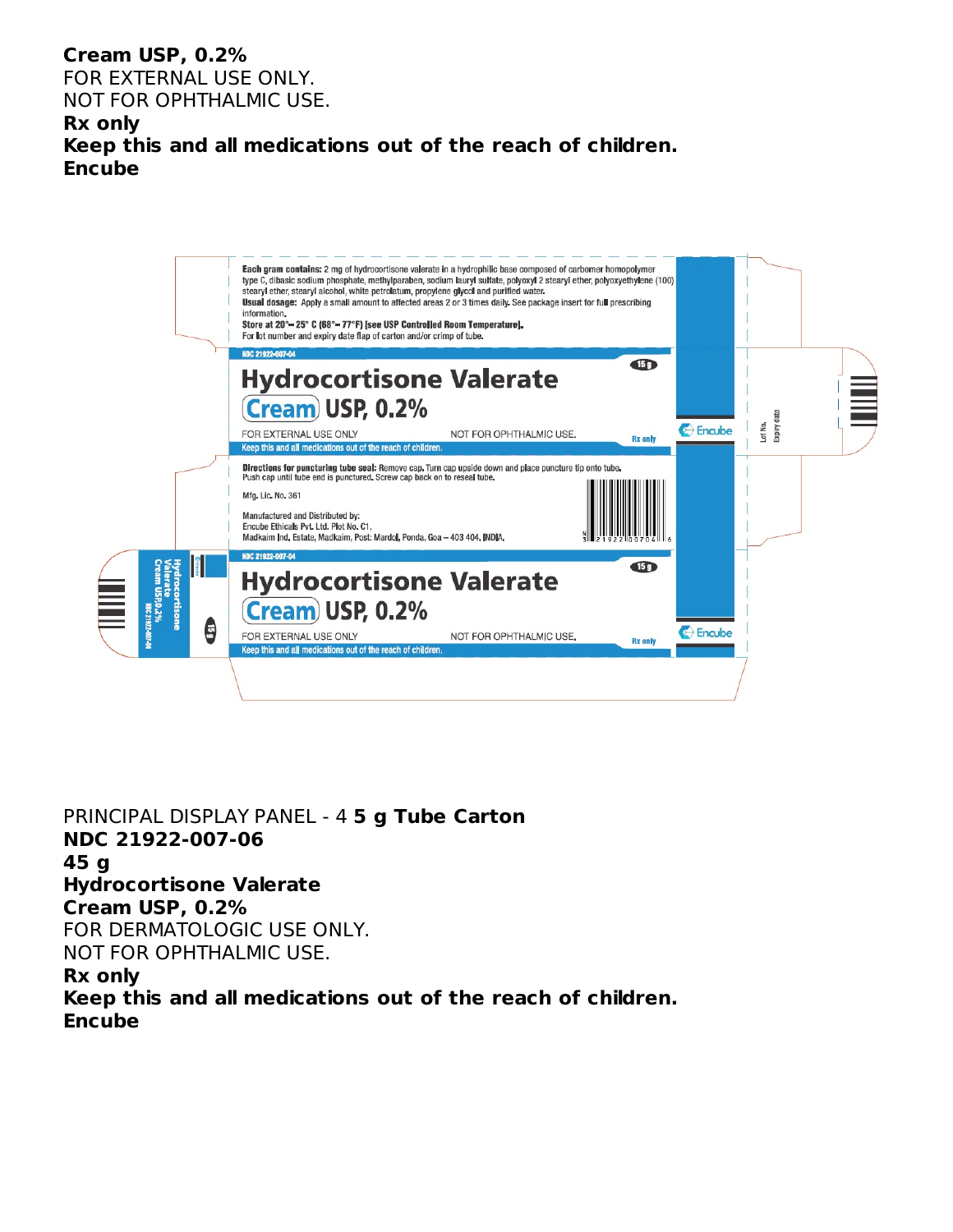

PRINCIPAL DISPLAY PANEL - **60 g Tube Carton NDC 21922-007-07 60 g Hydrocortisone Valerate Cream USP, 0.2%** FOR DERMATOLOGIC USE ONLY. NOT FOR OPHTHALMIC USE. **Rx only**

**Keep this and all medications out of the reach of children. Encube**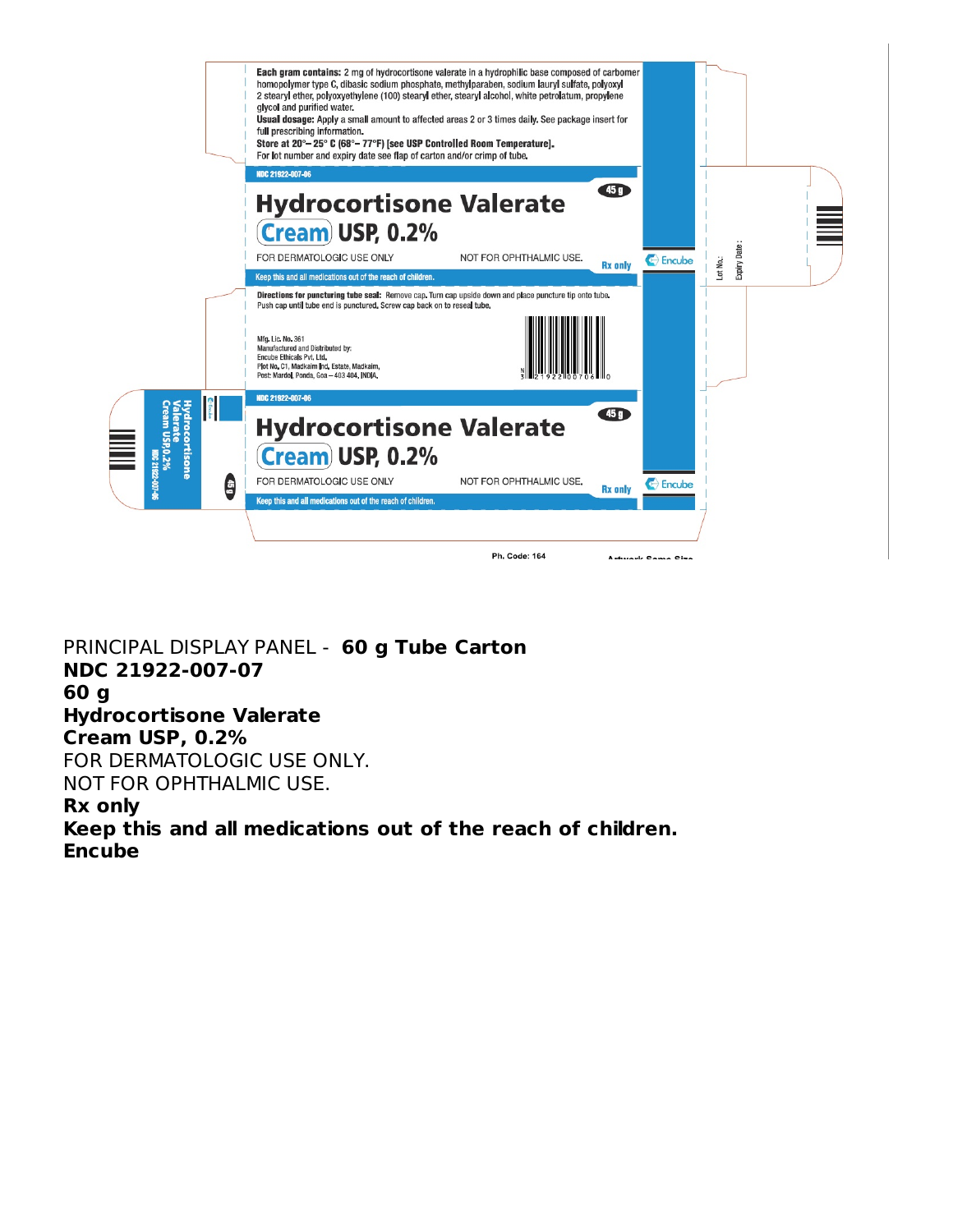

| <b>HYDROCORTISONE VALERATE CREAM</b><br>hydrocortisone valerate cream cream             |                                           |                                           |  |                 |                            |  |
|-----------------------------------------------------------------------------------------|-------------------------------------------|-------------------------------------------|--|-----------------|----------------------------|--|
|                                                                                         |                                           |                                           |  |                 |                            |  |
| <b>Product Information</b>                                                              |                                           |                                           |  |                 |                            |  |
| <b>Product Type</b>                                                                     | HUMAN PRESCRIPTION DRUG                   | <b>Item Code (Source)</b>                 |  |                 | NDC:21922-007              |  |
| <b>Route of Administration</b>                                                          | <b>TOPICAL</b>                            |                                           |  |                 |                            |  |
|                                                                                         |                                           |                                           |  |                 |                            |  |
| <b>Active Ingredient/Active Moiety</b>                                                  |                                           |                                           |  |                 |                            |  |
| <b>Ingredient Name</b><br><b>Basis of Strength</b>                                      |                                           |                                           |  |                 | <b>Strength</b>            |  |
| <b>HYDROCORTISONE VALERATE (UNII: 68717P8FUZ) (HYDROCORTISONE -</b><br>UNII: W4X0X7BPI) |                                           | <b>HYDROCORTISONE</b><br><b>VAI FRATF</b> |  |                 | 2 <sub>mg</sub><br>in $1q$ |  |
|                                                                                         |                                           |                                           |  |                 |                            |  |
| <b>Inactive Ingredients</b>                                                             |                                           |                                           |  |                 |                            |  |
| <b>Ingredient Name</b>                                                                  |                                           |                                           |  | <b>Strength</b> |                            |  |
| <b>METHYLPARABEN (UNII: A2I8C7HI9T)</b>                                                 |                                           |                                           |  |                 |                            |  |
| <b>PROPYLENE GLYCOL (UNII: 6DC9Q167V3)</b>                                              |                                           |                                           |  |                 |                            |  |
| <b>SODIUM PHOSPHATE, DIBASIC (UNII: GR686LBA74)</b>                                     |                                           |                                           |  |                 |                            |  |
| <b>SODIUM LAURYL SULFATE (UNII: 368GB5141))</b>                                         |                                           |                                           |  |                 |                            |  |
|                                                                                         | <b>STEARYL ALCOHOL (UNII: 2KR89I4H1Y)</b> |                                           |  |                 |                            |  |